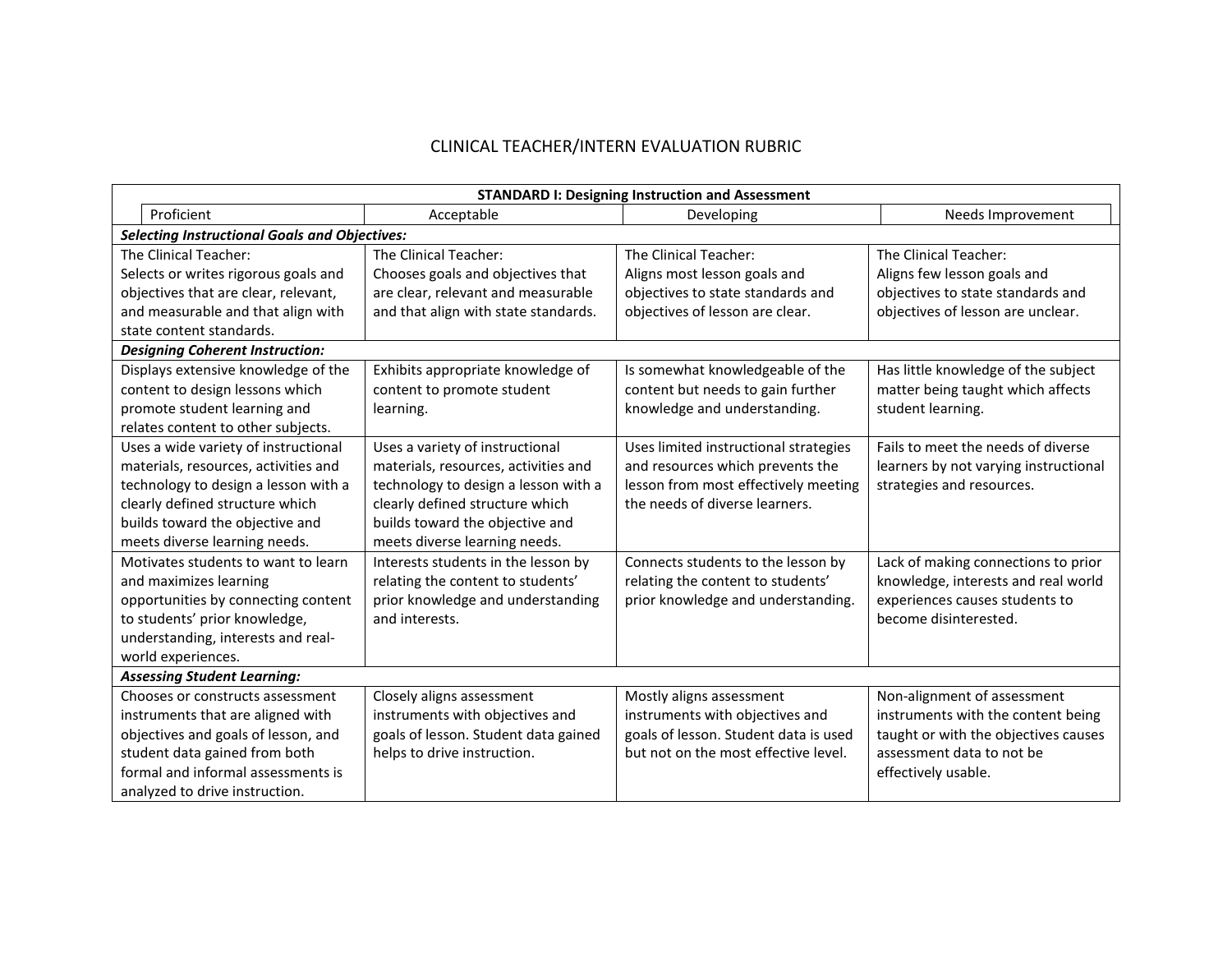| <b>STANDARD II: Creating a Learning Environment</b>         |                                       |                                         |                                      |  |
|-------------------------------------------------------------|---------------------------------------|-----------------------------------------|--------------------------------------|--|
| Proficient                                                  | Acceptable                            | Developing                              | Needs Improvement                    |  |
| <b>Creating an Environment of Respect and Rapport:</b>      |                                       |                                         |                                      |  |
| The Clinical Teacher:                                       | The Clinical Teacher:                 | The Clinical Teacher:                   | The Clinical Teacher:                |  |
| Models respect for all students and                         | Models respect for all students and   | Occasionally fails to address issues of | Fails to address issues when         |  |
| embraces diversity and individual                           | establishes an environment where      | disrespect; however, most students      | students are disrespectful of the    |  |
| differences which establishes a safe,                       | students are also respectful of the   | are respectful of the teacher and       | teacher or of each other.            |  |
| positive, and inclusive classroom                           | teacher and of their fellow students. | fellow students.                        |                                      |  |
| environment.                                                |                                       |                                         |                                      |  |
| Demonstrates enthusiasm for the                             | Demonstrates enthusiasm for the       | Demonstrates interest in the subject    | Is unenthusiastic about the content  |  |
| subject matter and communicates                             | subject matter, and communicates      | matter but does not make                | being taught and does not relate the |  |
| the importance of the instructional                         | the importance of the instructional   | connections to student interests and    | content to student interests or      |  |
| content. The content is related to                          | content being introduced.             | experiences.                            | experiences.                         |  |
| student interests and experiences.                          |                                       |                                         |                                      |  |
| <b>Managing Classroom Procedures:</b>                       |                                       |                                         |                                      |  |
| The Clinical Teacher:                                       | The Clinical Teacher:                 | The Clinical Teacher:                   | The Clinical Teacher:                |  |
| Establishes routines and procedures                         | Establishes and uses effective        | Establishes some routines and           | Places few classroom procedures      |  |
| which primarily rely on student                             | routines, transitions and procedures  | procedures which are effective, but     | and routines in place which leads to |  |
| leadership and responsibility for                           | that are teacher led.                 | additional routines and procedures      | confusion and inefficiency with      |  |
| effectively managing materials,                             |                                       | need to be in place.                    | transitions and the distribution of  |  |
| supplies and technology.                                    |                                       |                                         | materials.                           |  |
| Clearly communicates expectations                           | Promotes an organized and             | Most students meet expectations for     | Lacks a behavior management          |  |
| for behavior by establishing a                              | productive environment by             | behavior, but additional                | system. Expectations for behavior    |  |
| classroom behavior management                               | establishing classroom rules and      | management strategies need to be        | are unclear. Learning is hampered by |  |
| plan which promotes an organized                            | procedures. Consequences for          | in place and need to be followed        | misbehaviors.                        |  |
| and productive learning                                     | misbehavior are clear to students     | consistently, impartially and fairly.   |                                      |  |
| environment. Consequences for                               | and are followed consistently,        |                                         |                                      |  |
| misbehavior are clear to students                           | impartially and fairly.               |                                         |                                      |  |
| and are followed consistently,                              |                                       |                                         |                                      |  |
| impartially and fairly.                                     |                                       |                                         |                                      |  |
| <b>Establishing an Environment for Learning Excellence:</b> |                                       |                                         |                                      |  |
| The Clinical Teacher:                                       | The Clinical Teacher:                 | The Clinical Teacher:                   | The Clinical Teacher:                |  |
| Consistently communicates                                   | Consistently communicates             | Encourages students to do their best    | Fails to encourage students to       |  |
| expectations of high quality work                           | expectations of high quality work     | but does not communicate high           | produce high quality work or reach   |  |
| and high expectations for                                   |                                       | expectations for achievement.           | higher levels of achievement.        |  |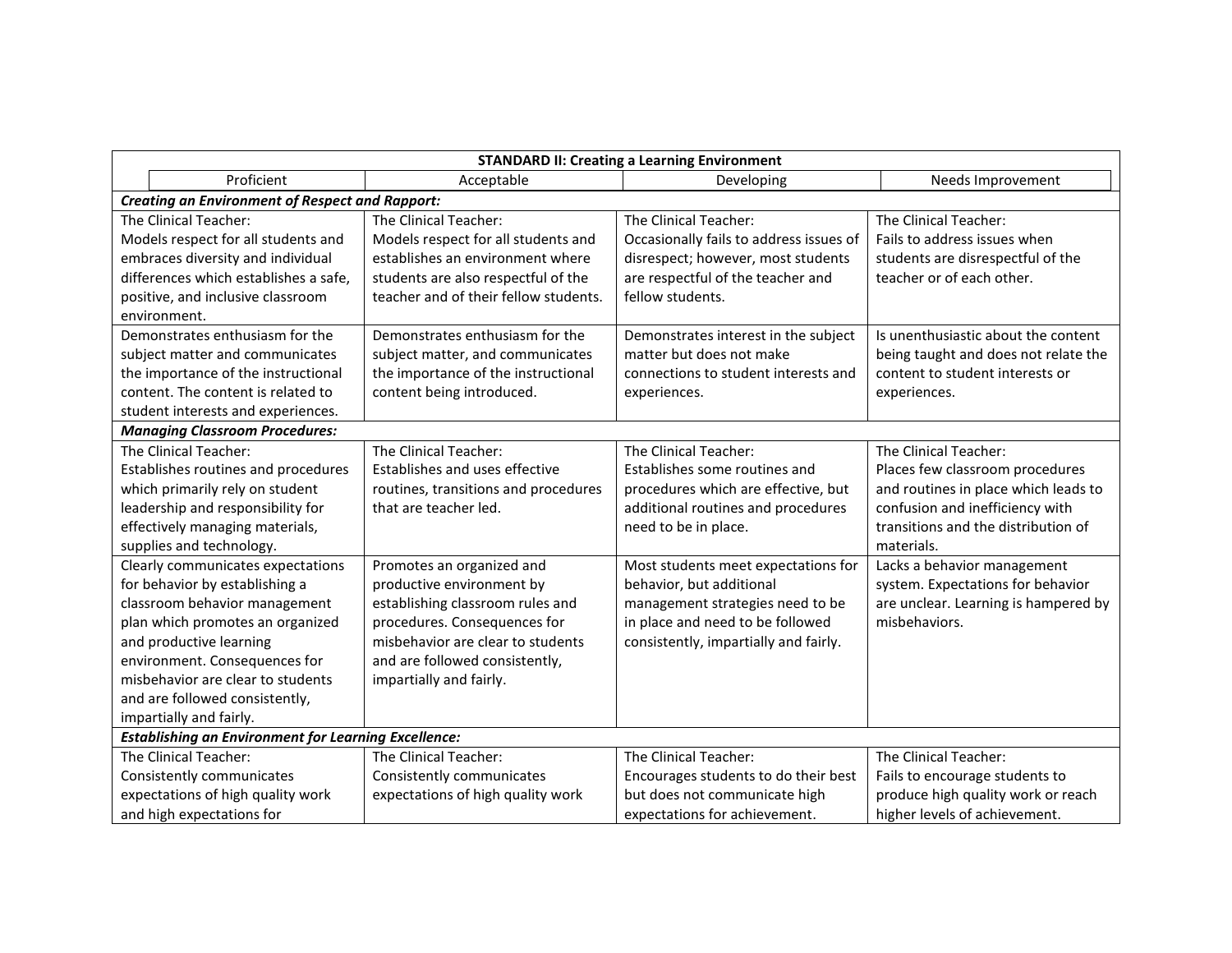| achievement. Quality student work | and high expectations for            |                                     |                                  |
|-----------------------------------|--------------------------------------|-------------------------------------|----------------------------------|
| is honored and shared.            | achievement.                         |                                     |                                  |
| Constructs a physical environment | Creates a physical environment       | Classroom is safe and neat, but it  | The physical environment is non- |
| that inspires students to become  | which is attractive, comfortable and | does not attract student attention. | stimulating, uncomfortable, or   |
| engaged in learning.              | safe.                                |                                     | unsafe.                          |

| <b>STANDARD III: Responsive Instruction</b>                                                                                                                                                                                                                              |                                                                                                                              |                                                                                                                                                                   |                                                                                                                        |
|--------------------------------------------------------------------------------------------------------------------------------------------------------------------------------------------------------------------------------------------------------------------------|------------------------------------------------------------------------------------------------------------------------------|-------------------------------------------------------------------------------------------------------------------------------------------------------------------|------------------------------------------------------------------------------------------------------------------------|
| Proficient                                                                                                                                                                                                                                                               | Acceptable                                                                                                                   | Developing                                                                                                                                                        | Needs Improvement                                                                                                      |
| <b>Content Knowledge:</b>                                                                                                                                                                                                                                                |                                                                                                                              |                                                                                                                                                                   |                                                                                                                        |
| The Clinical Teacher:<br>Displays extensive knowledge of the<br>content being taught and<br>enthusiastically communicates the<br>importance of learning the content<br>for real-world experiences. Can<br>provide explanations of material<br>from various perspectives. | Displays in-depth knowledge of<br>content being taught and conveys<br>accurate and clear explanations.                       | Presents basic but factually accurate<br>content to students.                                                                                                     | Conveys inaccurate content<br>knowledge on occasion and<br>explanations are sometimes<br>confusing to students.        |
| <b>Communication:</b>                                                                                                                                                                                                                                                    |                                                                                                                              |                                                                                                                                                                   |                                                                                                                        |
| Skillfully frames questions and<br>facilitates discussions to foster active<br>student inquiry, engage students in<br>higher order thinking, and<br>encourage all students to become<br>active participants in the learning<br>process.                                  | Asks questions that engage students<br>in higher order thinking and leads<br>discussions that promote student<br>engagement. | Asks questions that help to keep<br>students focused; however,<br>questions are lower order questions<br>that do not engage students in<br>higher order thinking. | Allows little time for student<br>engagement through questioning<br>and discussion.                                    |
| Uses correct grammar in written<br>documents and in oral language and<br>uses language that is student<br>appropriate. Communicates with<br>reluctant students.                                                                                                          | Uses correct grammar in written<br>documents and oral language.                                                              | Makes few grammatical errors in<br>written documents and oral<br>language.                                                                                        | Makes evident grammatical errors in<br>both oral and written<br>communications.                                        |
| <b>Student Engagement:</b>                                                                                                                                                                                                                                               |                                                                                                                              |                                                                                                                                                                   |                                                                                                                        |
| Utilizes strategies and resources to<br>promote engaged learning and<br>adjusts instruction to maintain<br>engagement.                                                                                                                                                   | Uses effective strategies and<br>resources to promote engaged<br>learning.                                                   | Needs to develop additional<br>strategies and resources to keep<br>students engaged throughout the<br>lesson.                                                     | Provides few opportunities for<br>student participation in the lesson<br>causing the students to become<br>disengaged, |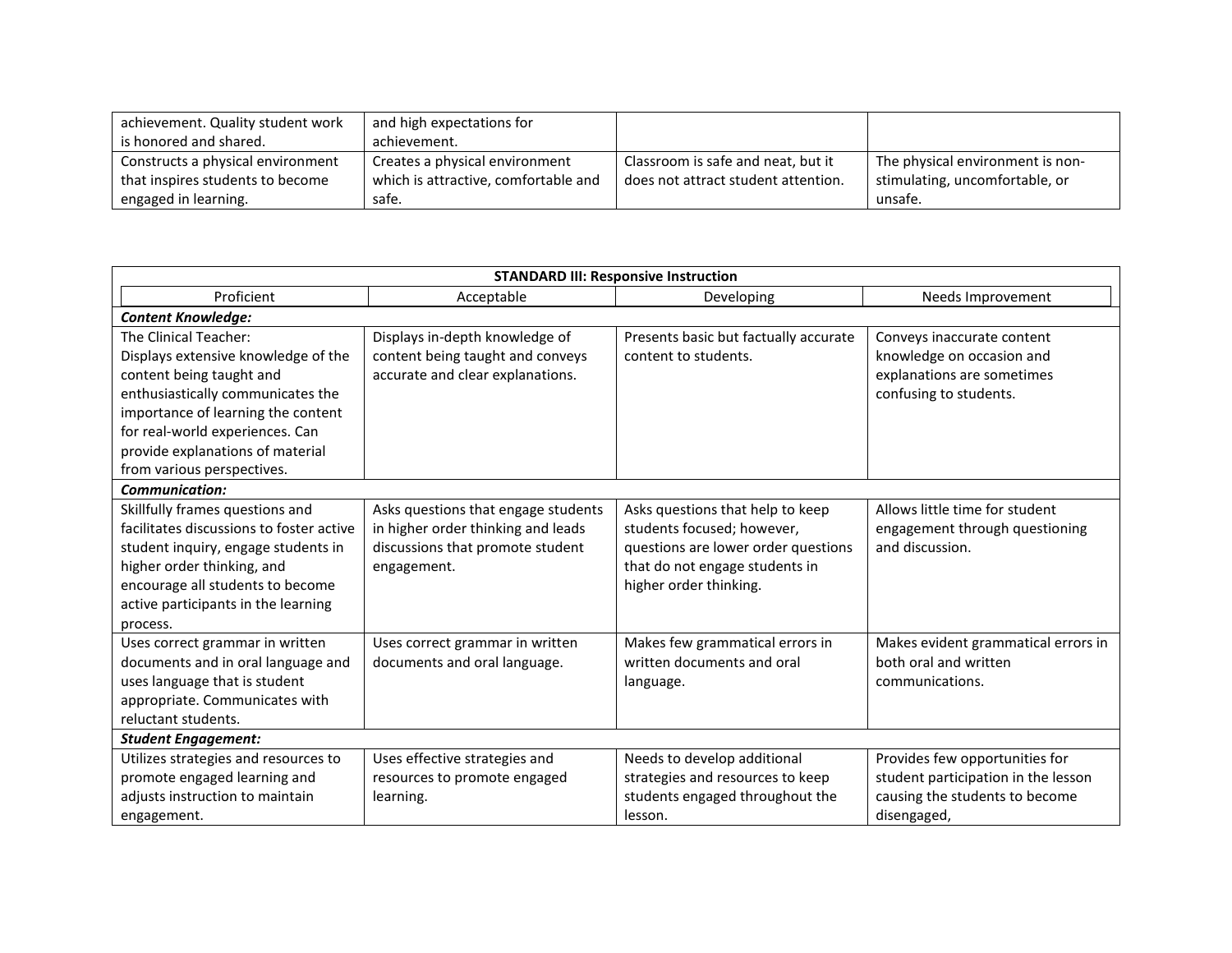| Differentiation:                       |                                        |                                       |                                     |
|----------------------------------------|----------------------------------------|---------------------------------------|-------------------------------------|
| Differentiates instruction by using a  | Differentiates instructions by varying | Needs to develop additional           | Uses little differentiation to meet |
| wide variety of instructional          | instructional strategies.              | instructional strategies in order to  | student needs.                      |
| strategies which aligns methods and    |                                        | meet the learning needs of all        |                                     |
| techniques to student needs.           |                                        | students.                             |                                     |
| Makes adjustments to instruction       | Sometimes makes adjustments to         | Sometimes makes adjustments to        | Seldom makes adjustments to the     |
| based on on-going assessment of        | instruction based on on-going          | instruction based on on-going         | lesson based on on-going            |
| student understanding. Students        | assessment. Students receive           | assessment, but teacher needs more    | assessment. Students receive little |
| receive feedback which is immediate    | immediate feedback.                    | training in using data collected from | effective feedback.                 |
| and constructive.                      |                                        | formal and informal assessments.      |                                     |
|                                        |                                        | Students receive some feedback.       |                                     |
| Presents a lesson with a clearly       | Schedules and manages class time to    | At times, poor transitions or poor    | Lesson activities are often         |
| defined structure around which         | maximize learning time.                | management of time during             | uncompleted because of time         |
| activities are built where             |                                        | classroom activities causes a loss of | mismanagement including             |
| instructional time is maximized by     |                                        | instructional time.                   | transitions and interruptions.      |
| managing activities and transitions in |                                        |                                       |                                     |
| an organized and productive            |                                        |                                       |                                     |
| manner.                                |                                        |                                       |                                     |

| <b>STANDARD IV: Professional Roles and Responsibilities</b>                                                                                                                                                   |                                                                                                                                         |                                                                                                                                                        |                                                                                                                                                     |
|---------------------------------------------------------------------------------------------------------------------------------------------------------------------------------------------------------------|-----------------------------------------------------------------------------------------------------------------------------------------|--------------------------------------------------------------------------------------------------------------------------------------------------------|-----------------------------------------------------------------------------------------------------------------------------------------------------|
| Proficient                                                                                                                                                                                                    | Acceptable                                                                                                                              | Developing                                                                                                                                             | Needs Improvement                                                                                                                                   |
| <b>Program Responsibilities:</b>                                                                                                                                                                              |                                                                                                                                         |                                                                                                                                                        |                                                                                                                                                     |
| The Clinical Teacher:<br>Seeks out feedback from supervisor<br>and mentor and modifies practices<br>according to suggestions in order to<br>enhance professional skills and<br>knowledge.                     | The Clinical Teacher:<br>Is open to suggestions for<br>improvement from mentor and<br>supervisor and modifies practices<br>accordingly. | The Clinical Teacher:<br>Is open to suggestions for<br>improvement from mentor and<br>supervisor but sometimes has<br>difficulty in initiating change. | The Clinical Teacher:<br>Does not welcome feedback from<br>mentor and supervisor and<br>makes few changes in teaching<br>practices due to feedback. |
| Works productively with supervisor<br>and mentor by keeping them aware<br>of any issues that might need to be<br>addressed in order to prevent future<br>problems and to enhance<br>professional performance. | Contacts mentor and supervisor<br>about issues after they occur and<br>brings solutions to the table.                                   | Informs mentor and supervisor of<br>issues that occur but depends upon<br>them to help in solving the problem.                                         | Does not inform mentor and<br>supervisor when issues occur which<br>leads to larger issues.                                                         |